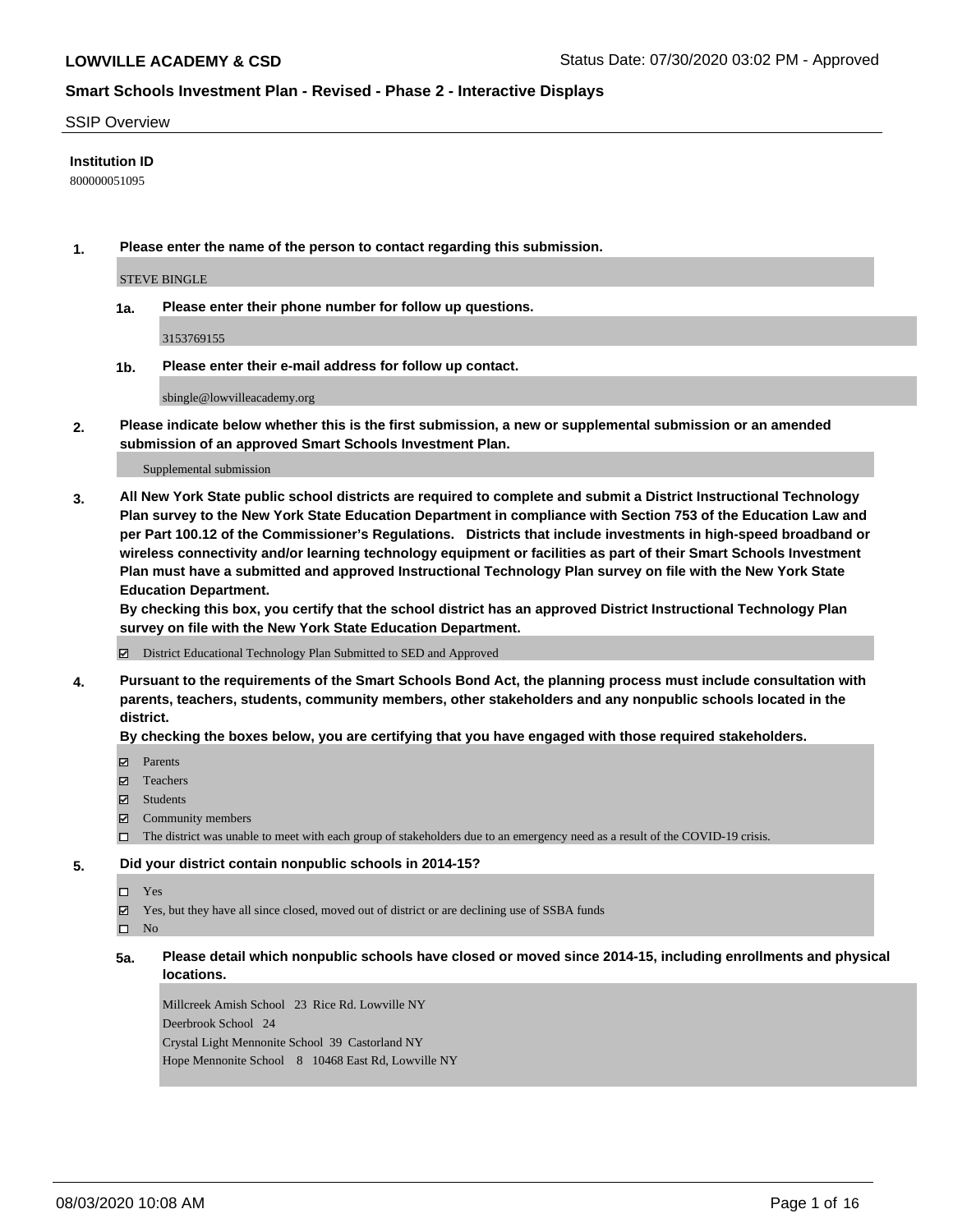#### SSIP Overview

**6. Certify that the following required steps have taken place by checking the boxes below:**

- The district developed and the school board approved a preliminary Smart Schools Investment Plan.
- The preliminary plan was posted on the district website for at least 30 days. The district included an address to which any written comments on the plan should be sent.
- The school board conducted a hearing that enabled stakeholders to respond to the preliminary plan. This hearing may have occured as part of a normal Board meeting, but adequate notice of the event must have been provided through local media and the district website for at least two weeks prior to the meeting.
- $\Box$  The school board was unable to conduct a hearing that enabled stakeholders to respond to the preliminary plan due to an emergency need as a result of the COVID-19 crisis.
- The district prepared a final plan for school board approval and such plan has been approved by the school board.
- $\boxtimes$  The final proposed plan that has been submitted has been posted on the district's website.
- **6a. Please upload the proposed Smart Schools Investment Plan (SSIP) that was posted on the district's website, along with any supporting materials. Note that this should be different than your recently submitted Educational Technology Survey. The Final SSIP, as approved by the School Board, should also be posted on the website and remain there during the course of the projects contained therein.**

Lowville SSBA Phase 2 Smartboards 3-5-20.pdf

**6b. Enter the webpage address where the final Smart Schools Investment Plan is posted. The Plan should remain posted for the life of the included projects.**

https://drive.google.com/file/d/1rWsEkoOzvmI\_JHdaNvyJMimHZRdECHlE/view

**7. Please enter an estimate of the total number of students and staff that will benefit from this Smart Schools Investment Plan based on the cumulative projects submitted to date.**

1,500

**8. An LEA/School District may partner with one or more other LEA/School Districts to form a consortium to pool Smart Schools Bond Act funds for a project that meets all other Smart School Bond Act requirements. Each school district participating in the consortium will need to file an approved Smart Schools Investment Plan for the project and submit a signed Memorandum of Understanding that sets forth the details of the consortium including the roles of each respective district.**

 $\Box$  The district plans to participate in a consortium to partner with other school district(s) to implement a Smart Schools project.

**9. Please enter the name and 6-digit SED Code for each LEA/School District participating in the Consortium.**

| <b>Partner LEA/District</b> | <b>ISED BEDS Code</b> |
|-----------------------------|-----------------------|
| (No Response)               | (No Response)         |

**10. Please upload a signed Memorandum of Understanding with all of the participating Consortium partners.**

(No Response)

**11. Your district's Smart Schools Bond Act Allocation is:**

\$1,429,203

#### **12. Final 2014-15 BEDS Enrollment to calculate Nonpublic Sharing Requirement**

|                   | <b>Public Enrollment</b> | l Nonpublic Enrollment | <b>Total Enrollment</b> | l Nonpublic Percentage |
|-------------------|--------------------------|------------------------|-------------------------|------------------------|
| <b>Enrollment</b> | ,325                     |                        | .325.00                 | 0.00                   |

**13. This table compares each category budget total, as entered in that category's page, to the total expenditures listed in the category's expenditure table. Any discrepancies between the two must be resolved before submission.**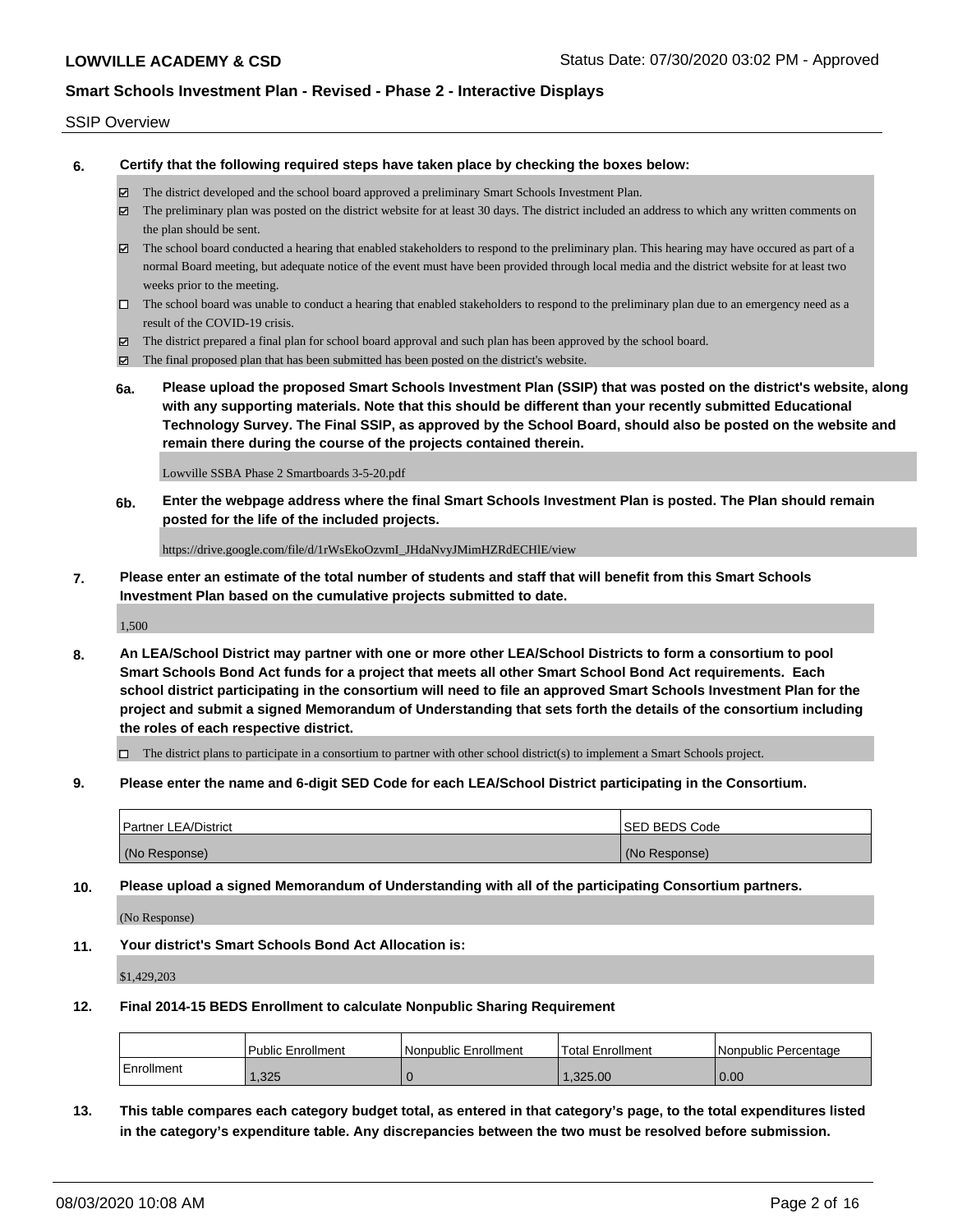# SSIP Overview

|                                                 | <b>Sub-Allocations</b> | <b>Expenditure Totals</b> | <b>Difference</b> |
|-------------------------------------------------|------------------------|---------------------------|-------------------|
| <b>School Connectivity</b>                      | 175,544.00             | 175,544.00                | 0.00              |
| <b>Connectivity Projects for</b><br>Communities | 0.00                   | 0.00                      | 0.00              |
| Classroom Technology                            | 785,809.00             | 785,809.00                | 0.00              |
| Pre-Kindergarten Classrooms                     | 0.00                   | 0.00                      | 0.00              |
| Replace Transportable<br>Classrooms             | 0.00                   | 0.00                      | 0.00              |
| <b>High-Tech Security Features</b>              | 0.00                   | 0.00                      | 0.00              |
| Nonpublic Loan                                  | 0.00                   | 0.00                      | 0.00              |
| Totals:                                         | 961,353                | 961,353                   | 0                 |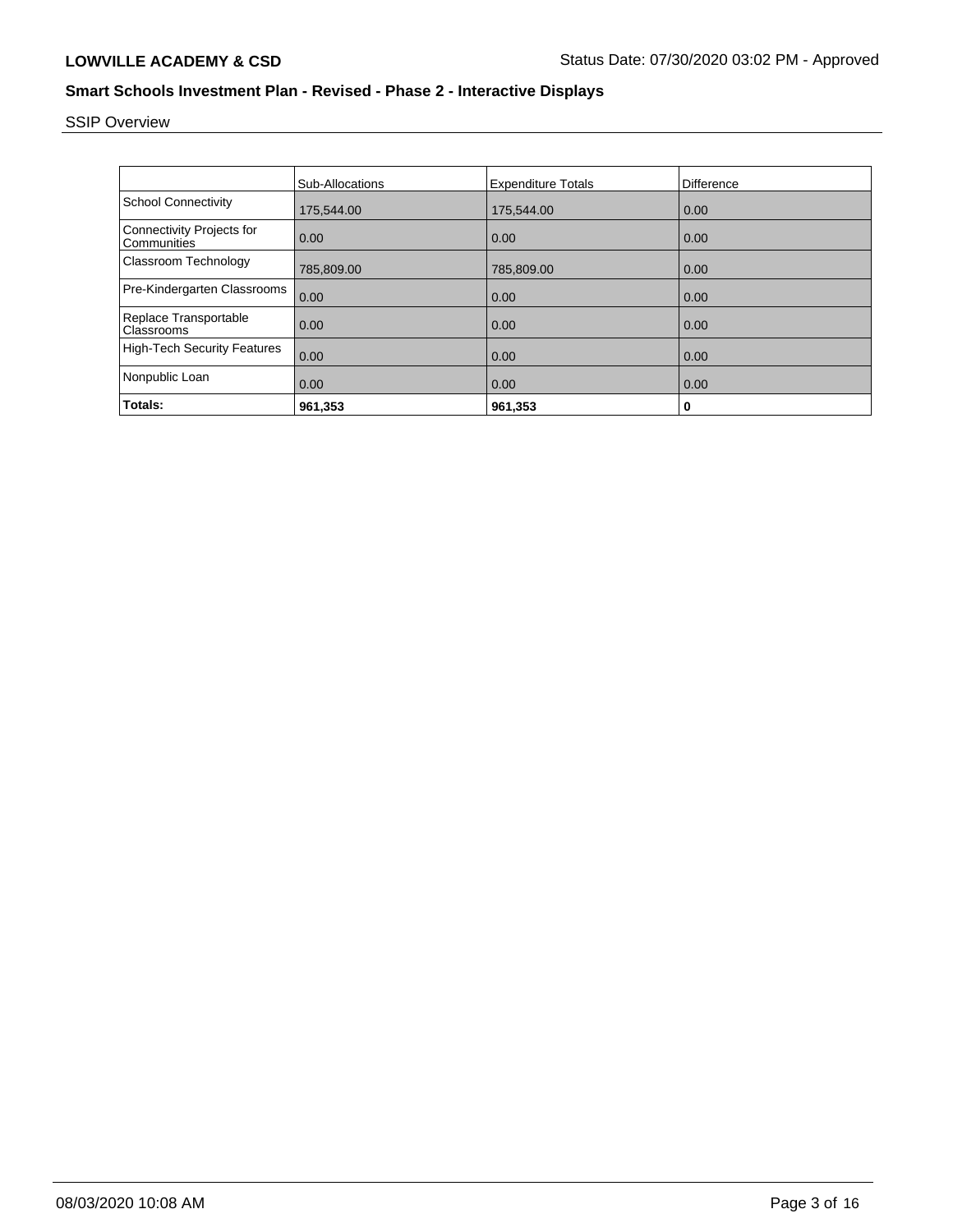School Connectivity

- **1. In order for students and faculty to receive the maximum benefit from the technology made available under the Smart Schools Bond Act, their school buildings must possess sufficient connectivity infrastructure to ensure that devices can be used during the school day. Smart Schools Investment Plans must demonstrate that:**
	- **• sufficient infrastructure that meets the Federal Communications Commission's 100 Mbps per 1,000 students standard currently exists in the buildings where new devices will be deployed, or**
	- **• is a planned use of a portion of Smart Schools Bond Act funds, or**
	- **• is under development through another funding source.**

**Smart Schools Bond Act funds used for technology infrastructure or classroom technology investments must increase the number of school buildings that meet or exceed the minimum speed standard of 100 Mbps per 1,000 students and staff within 12 months. This standard may be met on either a contracted 24/7 firm service or a "burstable" capability. If the standard is met under the burstable criteria, it must be:**

**1. Specifically codified in a service contract with a provider, and**

**2. Guaranteed to be available to all students and devices as needed, particularly during periods of high demand, such as computer-based testing (CBT) periods.**

#### **Please describe how your district already meets or is planning to meet this standard within 12 months of plan submission.**

We currently meet the required standard with a 1GB connection through the Development Authority of the North Country and contracted through the Mohawk RIC. The chart below indicates we exceed the required connectivity speed of 100 Mbps per 1,000 students and staff. Our District is housed in one building, divided into three schools. Our District has a fiber connection to the Network Operations Center which is then distributed via fiber to five wiring closets located throughout the building. The District currently uses two wireless controllers which provide us with more reliable wireless connections and improved data throughput. Every classroom in the District has its own wireless access point with additional wireless access points installed in non-instructional areas to fill any known coverage deficiencies.

- **1a. If a district believes that it will be impossible to meet this standard within 12 months, it may apply for a waiver of this requirement, as described on the Smart Schools website. The waiver must be filed and approved by SED prior to submitting this survey.**
	- $\Box$  By checking this box, you are certifying that the school district has an approved waiver of this requirement on file with the New York State Education Department.
- **2. Connectivity Speed Calculator (Required). If the district currently meets the required speed, enter "Currently Met" in the last box: Expected Date When Required Speed Will be Met.**

|                  | l Number of<br>Students | Required Speed<br>lin Mbps | Current Speed in Expected Speed<br><b>Mbps</b> | to be Attained | <b>Expected Date</b><br>When Reauired |
|------------------|-------------------------|----------------------------|------------------------------------------------|----------------|---------------------------------------|
|                  |                         |                            |                                                |                | Within 12 Months 1Speed Will be Met1  |
| Calculated Speed | .350                    | 135.00                     | 1000                                           | 1000           | <b>Currently Met</b>                  |

# **3. Describe how you intend to use Smart Schools Bond Act funds for high-speed broadband and/or wireless connectivity projects in school buildings.**

While the district currently has a strong network infrastructure, we wish to continue to support this equipment and add additional Power Over Ethernet 10 Gig switches where appropriate. This will allow the infrastructure to support additional one-to-one devices and safety and security devices that may be required by the district in the future.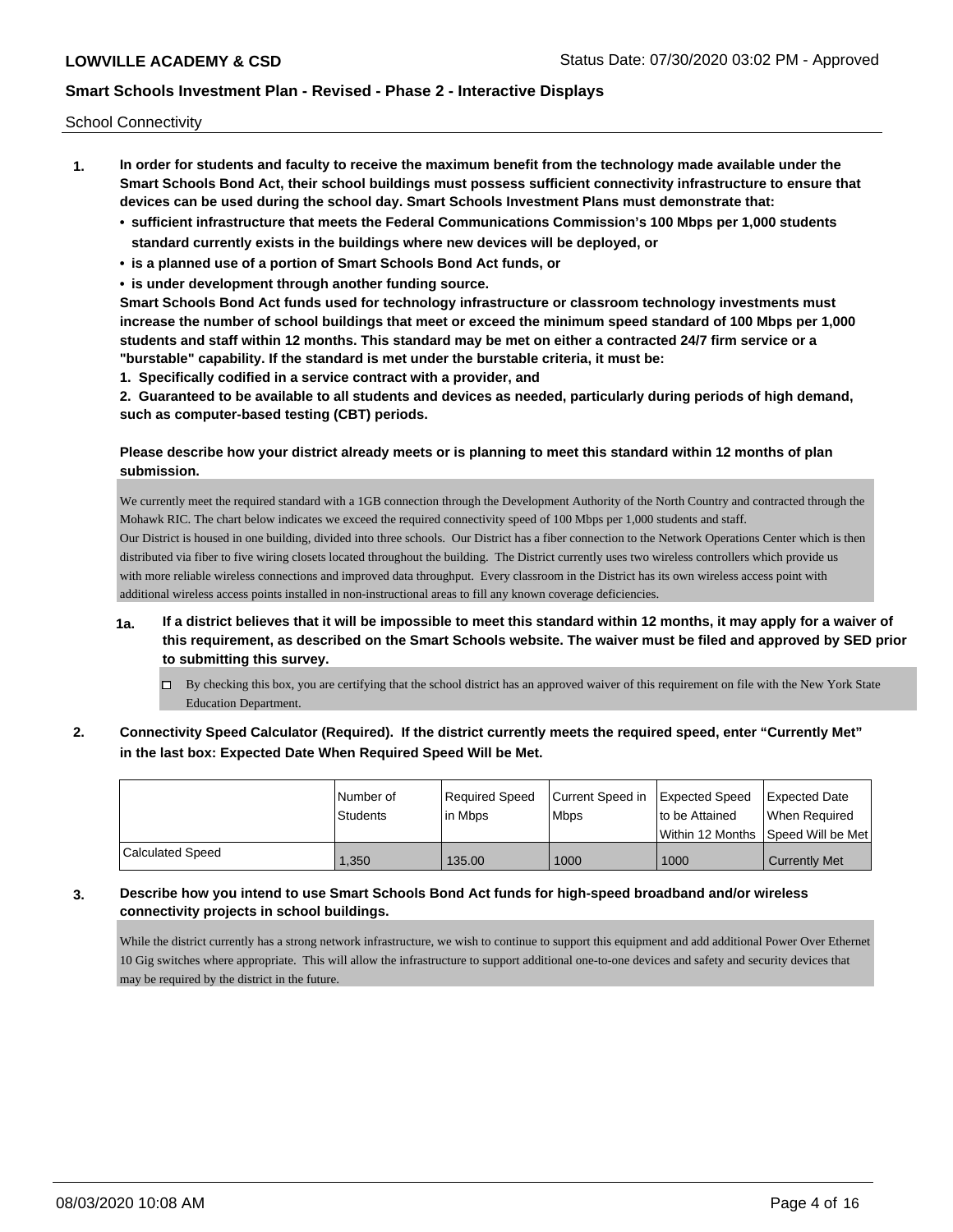School Connectivity

**4. Describe the linkage between the district's District Instructional Technology Plan and how the proposed projects will improve teaching and learning. (There should be a link between your response to this question and your responses to Question 1 in Section IV - NYSED Initiatives Alignment: "Explain how the district use of instructional technology will serve as a part of a comprehensive and sustained effort to support rigorous academic standards attainment and performance improvement for students."** 

#### **Your answer should also align with your answers to the questions in Section II - Strategic Technology Planning and the associated Action Steps in Section III - Action Plan.)**

The first component of this plan is to support the network infrastructure that is critical to our 1:1 Chromebook initiative. Currently we have a very robust network but anticipate the demand to increase as we expand our 1:1 initiative. We currently exceed the broadband standard via our contract with the Regional Information Center. We anticipate that we will be upgrading to 10 gig on our internal back bone via an Erate project in a very short time. We wish students to have full access to internet resources that they require and not to have them frustrated by delayed responses to their searches that might be the product of our internal network.

The second component of our plan is the replacement of our outdated Smartboards with interactive, multi-touch displays that will drive classroom instruction and enhance learning opportunities for students. This includes a wireless presentation system that will allow multiple devices to connect to the interactive displays. This will fit perfectly with our 1:1 Chromebook initiative in grades 3-12 which was fully implemented in September 2017. The interactive displays will enhance instruction by displaying engaging, web-based instructional resources as well as allowing for students to broadcast their individual work to the entire class. Teachers will use these tools to create interactive, collaborative and intuitive learning experiences that will increase the level of engagement between teachers and students and ensure the learning needs of every student are met. The new interactive displays will simplify differentiating instruction fro teachers. They will allow teachers to deliver content that motivates all learners and provides more in-depth presentations that will engage even the most reluctant learning. Teachers will be able to easily record lessons then share them with students for review later in the day, that night or prior to an assessment.

**5. If the district wishes to have students and staff access the Internet from wireless devices within the school building, or in close proximity to it, it must first ensure that it has a robust Wi-Fi network in place that has sufficient bandwidth to meet user demand.**

**Please describe how you have quantified this demand and how you plan to meet this demand.**

Lowville Academy has a strong relationship with the Madison Oneida Regional Information Center. The district works with their technology planning team to annually review network infrastructure strength and academic requirements. During the summer of 2016 we replaced our existing WAPs with new 802.11ac WAPs and installed new WAPs in instructional areas that were not covered to support student 1:1 implementation. Additionally, we also replaced our wireless controller with 2 wireless controllers to provide redundant connectivity. Our new wireless network infrastructure has greatly improved our speed and reliability.

**6. Smart Schools plans with any expenditures in the School Connectivity category require a project number from the Office of Facilities Planning. Districts must submit an SSBA LOI and receive project numbers prior to submitting the SSIP. As indicated on the LOI, some projects may be eligible for a streamlined review and will not require a building permit.**

**Please indicate on a separate row each project number given to you by the Office of Facilities Planning.**

| Project Number        |  |
|-----------------------|--|
| 23-09-01-04-0-001-BA3 |  |
| 23-09-01-04-0-001-017 |  |

**7. Certain high-tech security and connectivity infrastructure projects may be eligible for an expedited review process as determined by the Office of Facilities Planning.**

#### **Was your project deemed eligible for streamlined review?**

Yes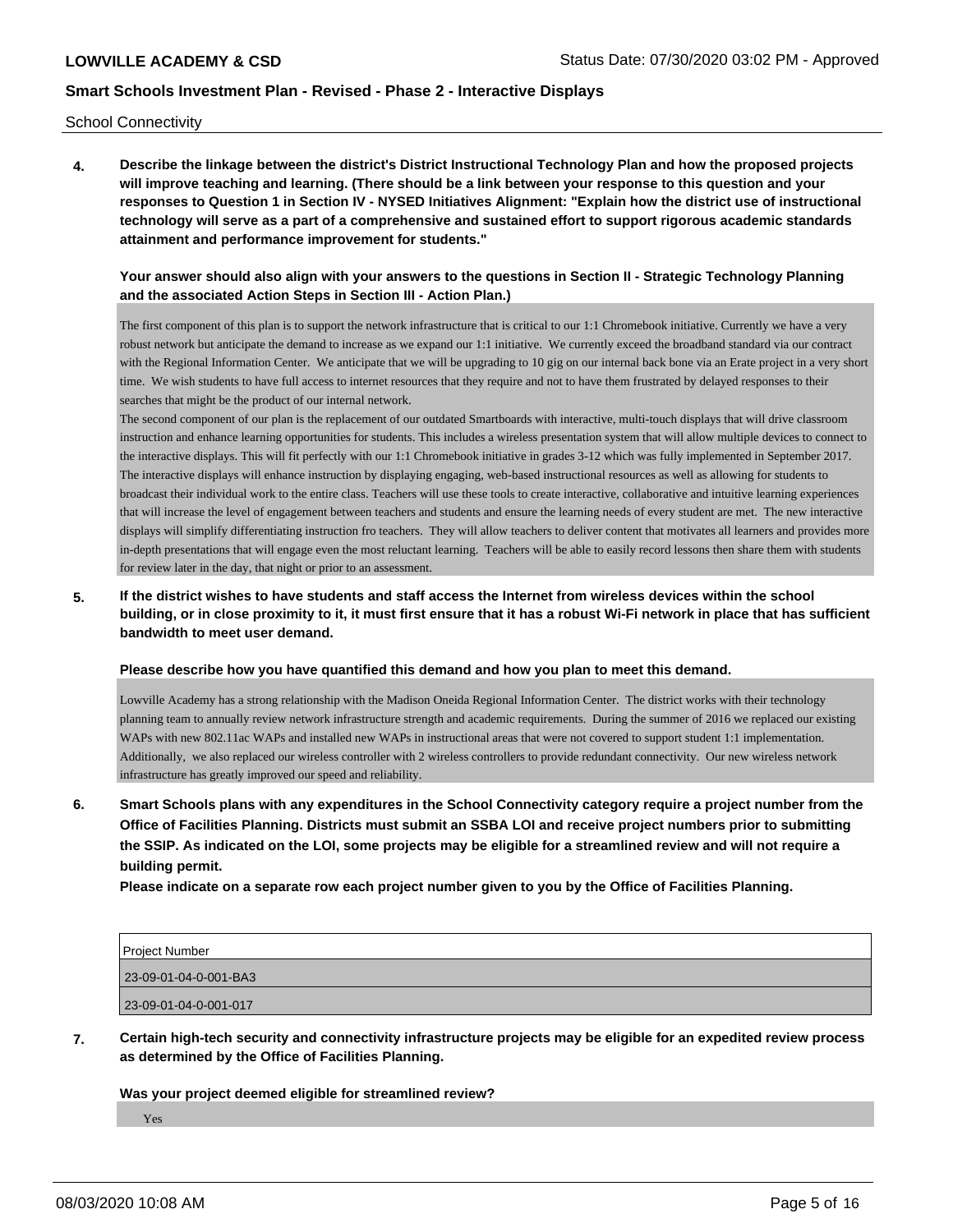School Connectivity

**7a. Districts that choose the Streamlined Review Process will be required to certify that they have reviewed all installations with their licensed architect or engineer of record and provide that person's name and license number. The licensed professional must review the products and proposed method of installation prior to implementation and review the work during and after completion in order to affirm that the work was codecompliant, if requested.**

 $\boxtimes$  I certify that I have reviewed all installations with a licensed architect or engineer of record.

**8. Include the name and license number of the architect or engineer of record.**

| Name                 | License Number |
|----------------------|----------------|
| <b>Chris Crolius</b> | 22954          |

#### **9. Public Expenditures – Loanable (Counts toward the nonpublic loan calculation)**

|                                             |                           | 0         | 0.00                 |                   |
|---------------------------------------------|---------------------------|-----------|----------------------|-------------------|
|                                             |                           | Response) | Response)            |                   |
| (No Response)                               | (No Response)             | (No       | (No                  | 0.00              |
| Repeat to add another item under each type. | l Purchased               |           |                      |                   |
| Select the allowable expenditure type.      | <b>PUBLIC</b> Items to be | Quantity  | <b>Cost Per Item</b> | <b>Total Cost</b> |

#### **10. Public Expenditures – Non-Loanable (Does not count toward nonpublic loan calculation)**

| Select the allowable expenditure<br>type.<br>Repeat to add another item under<br>each type. | <b>PUBLIC</b> Items to be purchased                                      | Quantity | Cost per Item | <b>Total Cost</b> |
|---------------------------------------------------------------------------------------------|--------------------------------------------------------------------------|----------|---------------|-------------------|
| <b>Professional Services</b>                                                                | Installation of Classroom Devices<br>display solution                    | 125      | 600.00        | 75,000.00         |
| <b>Connections/Components</b>                                                               | Cables required for installation of<br><b>Classroom Devices Displays</b> |          | 960.00        | 960.00            |
| Connections/Components                                                                      | 5M Select High Speed HDMI Cable<br>with Ethernet Cable                   | 128      | 28.00         | 3,584.00          |
| <b>Professional Services</b>                                                                | <b>Architect Planning</b>                                                |          | 26,000.00     | 26,000.00         |
| Network/Access Costs                                                                        | C9200-48P-EDU                                                            | 14       | 3,000.00      | 42,000.00         |
| Network/Access Costs                                                                        | AIR-AP2802I-B-K9                                                         | 28       | 700.00        | 19,600.00         |
| <b>Connections/Components</b>                                                               | C2960-Stack                                                              | 14       | 600.00        | 8,400.00          |
|                                                                                             |                                                                          | 311      | 31,888.00     | 175,544           |

#### **11. Final 2014-15 BEDS Enrollment to calculate Nonpublic Sharing Requirement (no changes allowed.)**

|            | Public Enrollment | Nonpublic Enrollment | <b>Total Enrollment</b> | Nonpublic Percentage |
|------------|-------------------|----------------------|-------------------------|----------------------|
| Enrollment | .325              |                      | 1.325.00                | 0.00                 |

#### **12. Total Public Budget - Loanable (Counts toward the nonpublic loan calculation)**

|                      | Public Allocations | Estimated Nonpublic Loan<br>Amount | Estimated Total Sub-Allocations |
|----------------------|--------------------|------------------------------------|---------------------------------|
| Network/Access Costs | 0.00               | 0.00                               | 0.00                            |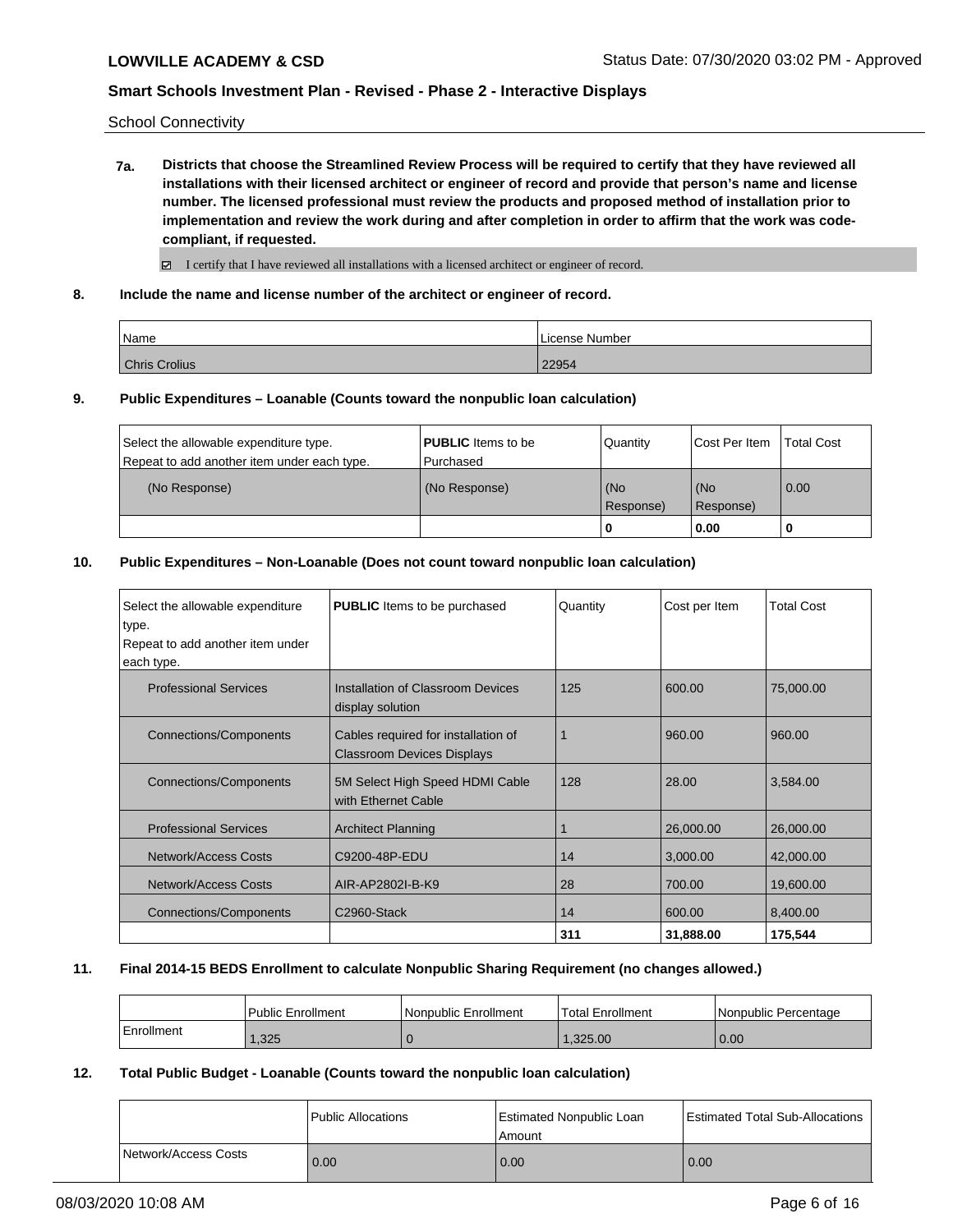School Connectivity

|                                                      | Public Allocations | <b>Estimated Nonpublic Loan</b><br>Amount | Estimated Total Sub-Allocations |
|------------------------------------------------------|--------------------|-------------------------------------------|---------------------------------|
| School Internal Connections and 0.00<br>l Components |                    | 0.00                                      | 0.00                            |
| Other                                                | 0.00               | 0.00                                      | 0.00                            |
| Totals:                                              | 0.00               |                                           | u                               |

## **13. Total Public Budget – Non-Loanable (Does not count toward the nonpublic loan calculation)**

|                                            | Sub-              |
|--------------------------------------------|-------------------|
|                                            | <b>Allocation</b> |
| Network/Access Costs                       | 61,600.00         |
| <b>Outside Plant Costs</b>                 | 0.00              |
| School Internal Connections and Components | 12,944.00         |
| Professional Services                      | 101,000.00        |
| Testing                                    | 0.00              |
| <b>Other Upfront Costs</b>                 | 0.00              |
| <b>Other Costs</b>                         | 0.00              |
| Totals:                                    | 175,544.00        |

## **14. School Connectivity Totals**

|                          | Total Sub-Allocations |
|--------------------------|-----------------------|
| Total Loanable Items     | $\overline{0.00}$     |
| Total Non-Ioanable Items | 175,544.00            |
| <b>Totals:</b>           | 175,544               |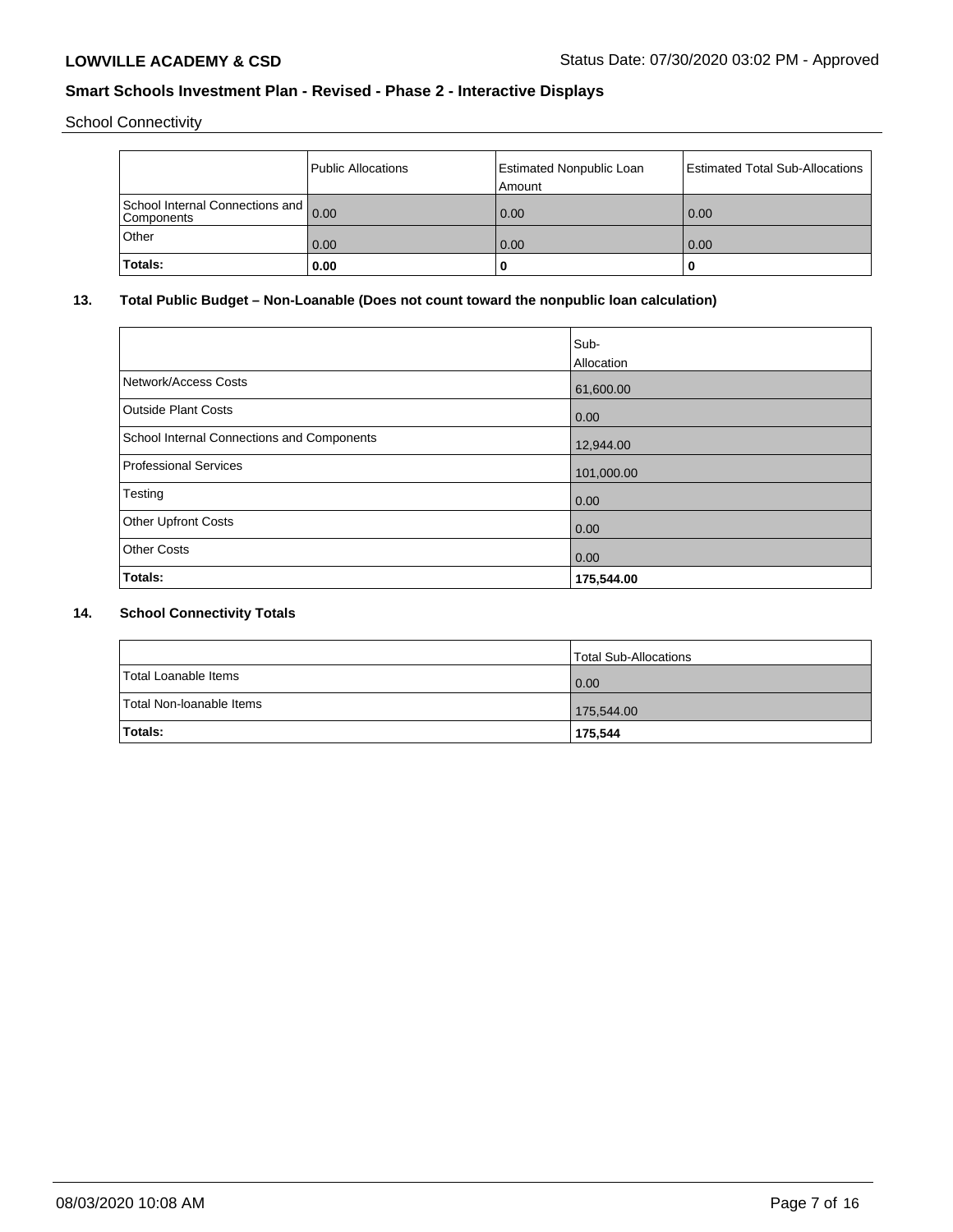Community Connectivity (Broadband and Wireless)

**1. Describe how you intend to use Smart Schools Bond Act funds for high-speed broadband and/or wireless connectivity projects in the community.**

(No Response)

**2. Please describe how the proposed project(s) will promote student achievement and increase student and/or staff access to the Internet in a manner that enhances student learning and/or instruction outside of the school day and/or school building.**

(No Response)

**3. Community connectivity projects must comply with all the necessary local building codes and regulations (building and related permits are not required prior to plan submission).**

 $\Box$  I certify that we will comply with all the necessary local building codes and regulations.

**4. Please describe the physical location of the proposed investment.**

(No Response)

**5. Please provide the initial list of partners participating in the Community Connectivity Broadband Project, along with their Federal Tax Identification (Employer Identification) number.**

| <b>Project Partners</b> | l Federal ID # |
|-------------------------|----------------|
| (No Response)           | (No Response)  |

**6. Please detail the type, quantity, per unit cost and total cost of the eligible items under each sub-category.**

| Select the allowable expenditure | Item to be purchased | Quantity      | Cost per Item | <b>Total Cost</b> |
|----------------------------------|----------------------|---------------|---------------|-------------------|
| type.                            |                      |               |               |                   |
| Repeat to add another item under |                      |               |               |                   |
| each type.                       |                      |               |               |                   |
| (No Response)                    | (No Response)        | (No Response) | (No Response) | 0.00              |
|                                  |                      | o             | 0.00          |                   |

**7. If you are submitting an allocation for Community Connectivity, complete this table.**

**Note that the calculated Total at the bottom of the table must equal the Total allocation for this category that you entered in the SSIP Overview overall budget.**

|                                    | Sub-Allocation |
|------------------------------------|----------------|
| Network/Access Costs               | (No Response)  |
| Outside Plant Costs                | (No Response)  |
| <b>Tower Costs</b>                 | (No Response)  |
| <b>Customer Premises Equipment</b> | (No Response)  |
| <b>Professional Services</b>       | (No Response)  |
| Testing                            | (No Response)  |
| <b>Other Upfront Costs</b>         | (No Response)  |
| <b>Other Costs</b>                 | (No Response)  |
| Totals:                            | 0.00           |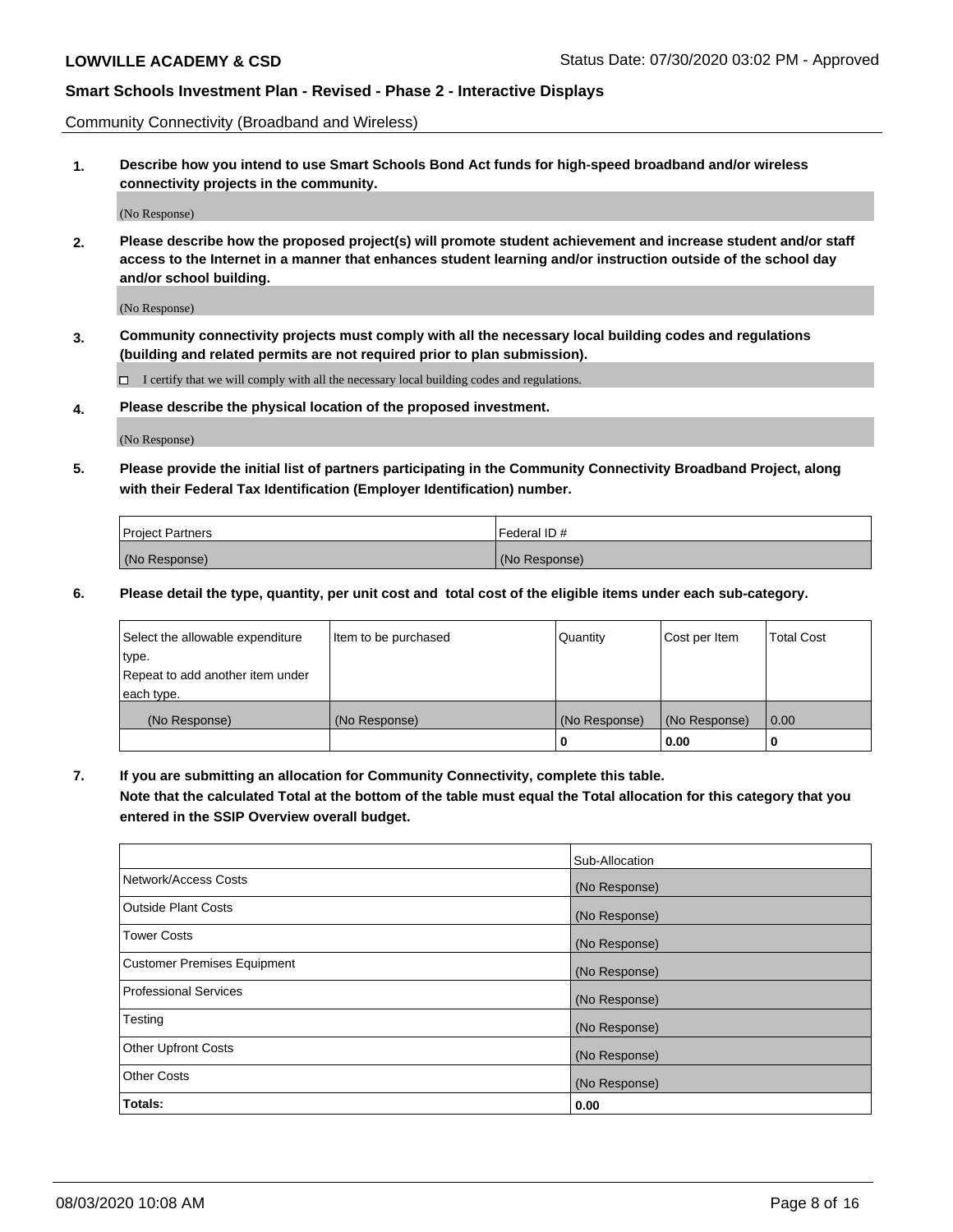#### Classroom Learning Technology

**1. In order for students and faculty to receive the maximum benefit from the technology made available under the Smart Schools Bond Act, their school buildings must possess sufficient connectivity infrastructure to ensure that devices can be used during the school day. Smart Schools Investment Plans must demonstrate that sufficient infrastructure that meets the Federal Communications Commission's 100 Mbps per 1,000 students standard currently exists in the buildings where new devices will be deployed, or is a planned use of a portion of Smart Schools Bond Act funds, or is under development through another funding source. Smart Schools Bond Act funds used for technology infrastructure or classroom technology investments must increase the number of school buildings that meet or exceed the minimum speed standard of 100 Mbps per 1,000 students and staff within 12 months. This standard may be met on either a contracted 24/7 firm service or a**

**"burstable" capability. If the standard is met under the burstable criteria, it must be:**

**1. Specifically codified in a service contract with a provider, and**

**2. Guaranteed to be available to all students and devices as needed, particularly during periods of high demand, such as computer-based testing (CBT) periods.**

**Please describe how your district already meets or is planning to meet this standard within 12 months of plan submission.**

We currently meet the required standard with a 1GB connection through the Development Authority of the North Country and contracted through the Mohawk RIC. The chart below indicates we exceed the required connectivity speed of 100 Mbps per 1,000 students and staff. Our District is housed in one building, divided into three schools. Our District has a fiber connection to the Network Operations Center which is then distributed via fiber to five wiring closets located throughout the building. The District currently uses two wireless controllers which provide us with more reliable wireless connections and improved data throughput. Every classroom in the District has its own wireless access point with additional wireless access points installed in non-instructional areas to fill any known coverage deficiencies.

- **1a. If a district believes that it will be impossible to meet this standard within 12 months, it may apply for a waiver of this requirement, as described on the Smart Schools website. The waiver must be filed and approved by SED prior to submitting this survey.**
	- By checking this box, you are certifying that the school district has an approved waiver of this requirement on file with the New York State Education Department.
- **2. Connectivity Speed Calculator (Required). If the district currently meets the required speed, enter "Currently Met" in the last box: Expected Date When Required Speed Will be Met.**

|                         | l Number of | Reauired Speed | Current Speed in Expected Speed | to be Attained                      | <b>Expected Date</b> |
|-------------------------|-------------|----------------|---------------------------------|-------------------------------------|----------------------|
|                         | Students    | l in Mbps      | <b>Mbps</b>                     | Within 12 Months 1Speed Will be Met | When Reauired        |
| <b>Calculated Speed</b> | .350        | 135.00         | 1000                            | 1000                                | Current              |

**3. If the district wishes to have students and staff access the Internet from wireless devices within the school building, or in close proximity to it, it must first ensure that it has a robust Wi-Fi network in place that has sufficient bandwidth to meet user demand.**

**Please describe how you have quantified this demand and how you plan to meet this demand.**

During the summer of 2016 we replaced our existing WAPs with new 802.11ac WAPs and installed new WAPs in instructional areas that were not covered in the past. We also replaced our wireless controller with 2 wireless controllers to provide redundant connectivity. Our new wireless network infrastructure has greatly improved our speed and reliability.

**4. All New York State public school districts are required to complete and submit an Instructional Technology Plan survey to the New York State Education Department in compliance with Section 753 of the Education Law and per Part 100.12 of the Commissioner's Regulations.**

**Districts that include educational technology purchases as part of their Smart Schools Investment Plan must have a submitted and approved Instructional Technology Plan survey on file with the New York State Education Department.**

By checking this box, you are certifying that the school district has an approved Instructional Technology Plan survey on file with the New York State Education Department.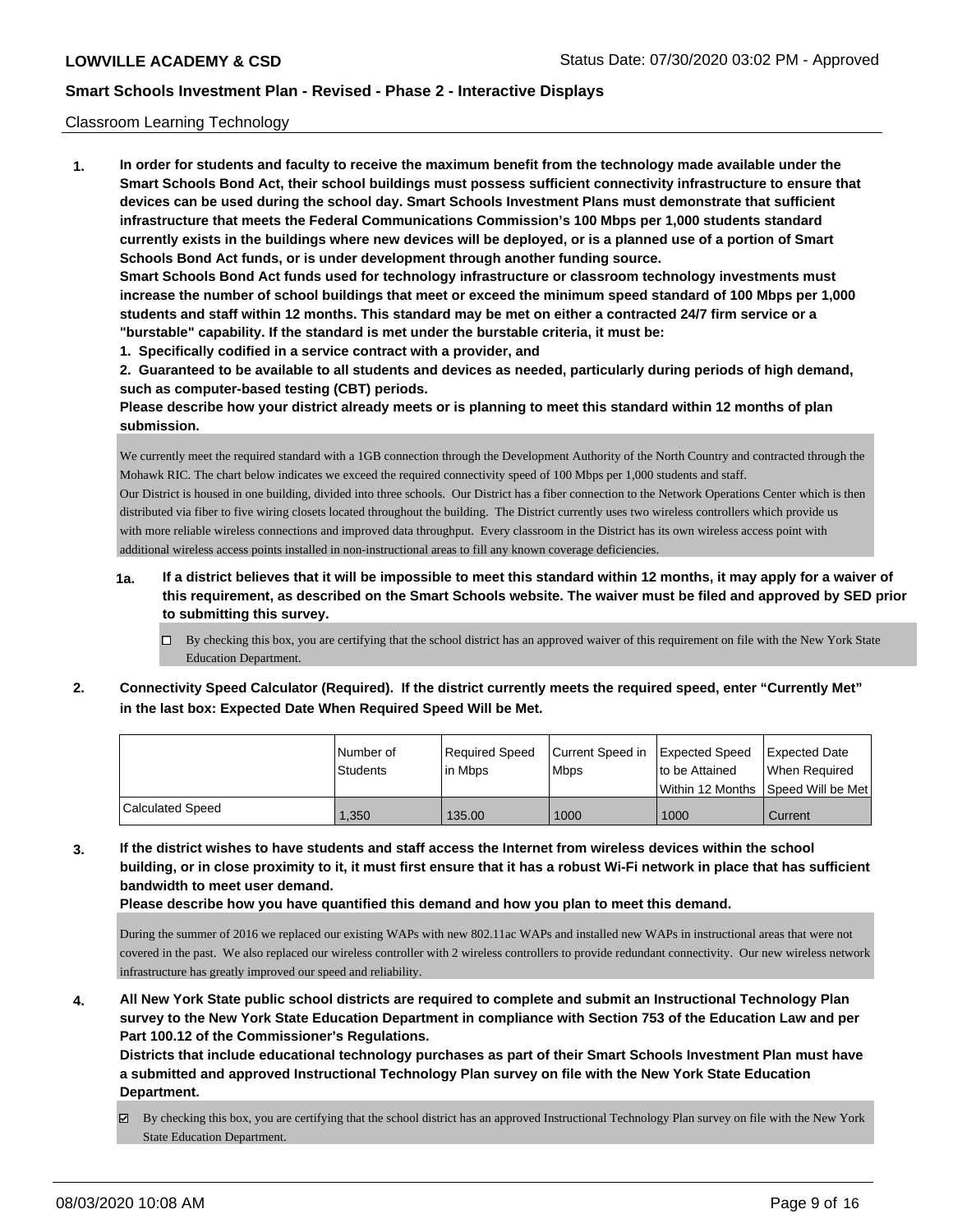#### Classroom Learning Technology

**5. Describe the devices you intend to purchase and their compatibility with existing or planned platforms or systems. Specifically address the adequacy of each facility's electrical, HVAC and other infrastructure necessary to install and support the operation of the planned technology.**

We plan to replace our outdated Smartboards with interactive, multi-touch displays that will drive classroom instruction and enhance learning opportunities for students. This includes a wireless presentation system that will allow multiple devices to connect to the interactive displays. This will fit perfectly with our 1:1 Chromebook initiative in grades 3-12 that was fully implemented in September 2017. The interactive displays will enhance instruction by displaying engaging, web-based instructional resources as well as allowing for students to broadcast their individual work to the entire class. Teachers will use these tools to create interactive, collaborative and intuitive learning experiences that will increase the level of engagement between teachers and students and ensure the learning needs of every student are met. In addition, we will replace our current document cameras with new devices that will have higher resolution and more features. The interactive displays and document cameras will be compatible with our current network infrastructure and will use existing district electrical systems that are currently being used for our Smartboard systems.

#### **6. Describe how the proposed technology purchases will:**

- **> enhance differentiated instruction;**
- **> expand student learning inside and outside the classroom;**
- **> benefit students with disabilities and English language learners; and**
- **> contribute to the reduction of other learning gaps that have been identified within the district.**

**The expectation is that districts will place a priority on addressing the needs of students who struggle to succeed in a rigorous curriculum. Responses in this section should specifically address this concern and align with the district's Instructional Technology Plan (in particular Question 2 of E. Curriculum and Instruction: "Does the district's instructional technology plan address the needs of students with disabilities to ensure equitable access to instruction, materials and assessments?" and Question 3 of the same section: "Does the district's instructional technology plan address the provision of assistive technology specifically for students with disabilities to ensure access to and participation in the general curriculum?")**

**In addition, describe how the district ensures equitable access to instruction, materials and assessments and participation in the general curriculum for both SWD and English Language Learners/Multilingual Learners (ELL/MLL) students.**

Students with disabilities will greatly benefit from the new interactive displays that will simplify differentiating instruction for teachers. The new interactive displays will also allow teachers to deliver content that motivates all learners. These more in-depth presentations will engage even the most reluctant learners. Teachers will be able to easily record lessons then share them with students for review later in the day, that night or prior to an assessment. Interactive displays will greatly enhance instruction for every student, most notably those students with disabilities. In addition to the benefits for students with disabilities described above, ELL/MLL students will have a magnified benefit from this technology due to

the ease with which educators can easily incorporate visual, auditory and tactile components into their lessons. The ability for ELL/MLL students to review recorded lessons at a later time will make content more accessible and will enhance their learning and achievement. This will, in turn, increase their engagement, will generate excitement for learning and will help reduce the learning gaps for our ELL/MLL students.

# **7. Where appropriate, describe how the proposed technology purchases will enhance ongoing communication with parents and other stakeholders and help the district facilitate technology-based regional partnerships, including distance learning and other efforts.**

Classrooms will be able to virtually connect with numerous outside providers, including authors, museums, alumni on Career Day, and many other types of content providers. Parents will continue to use the Parent Portal in Schooltool and Google Classroom to view student's progress and upcoming work that their children will now be creating with the help of the new technologies that are being purchased.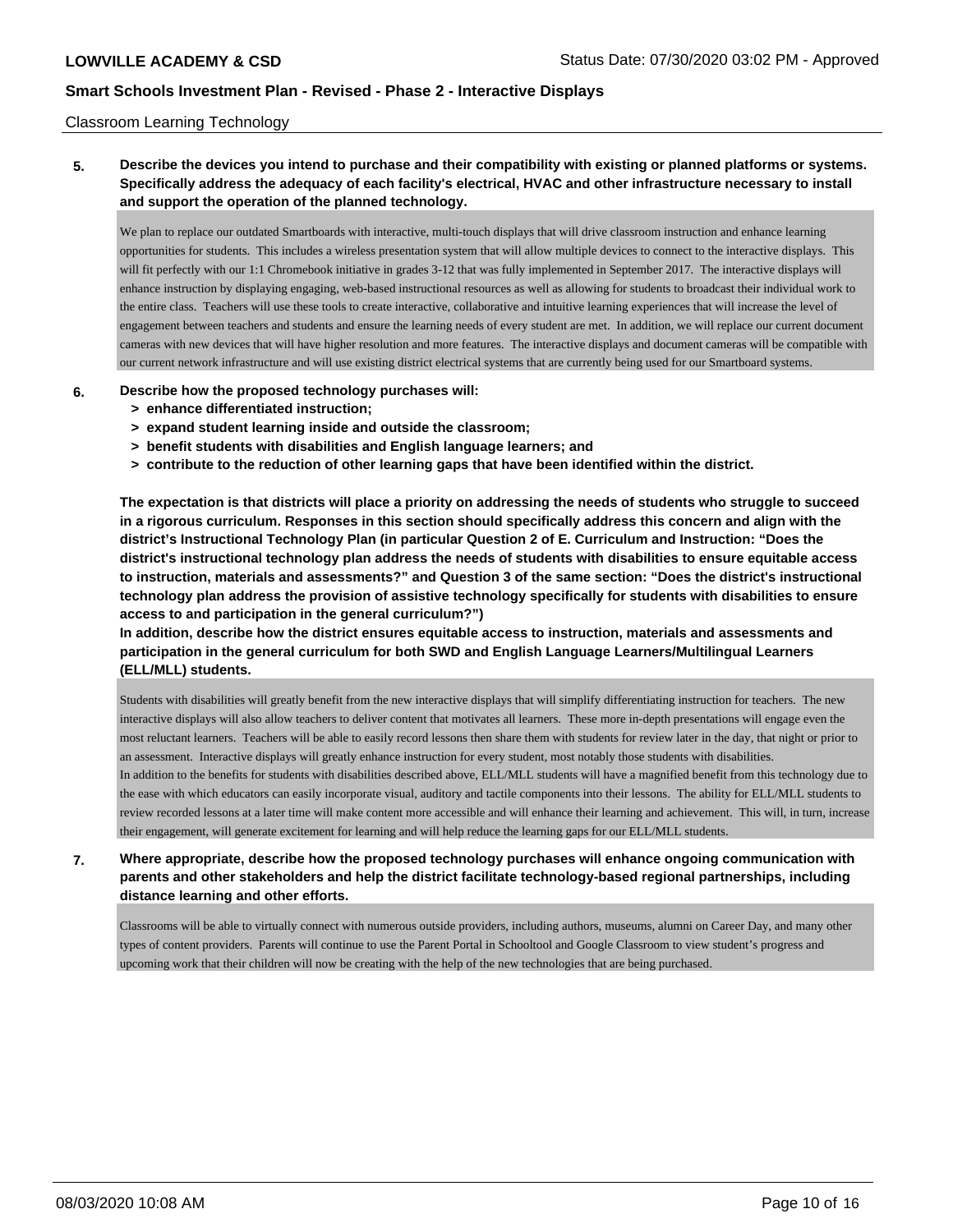#### Classroom Learning Technology

**8. Describe the district's plan to provide professional development to ensure that administrators, teachers and staff can employ the technology purchased to enhance instruction successfully.**

**Note: This response should be aligned and expanded upon in accordance with your district's response to Question 1 of F. Professional Development of your Instructional Technology Plan: "Please provide a summary of professional development offered to teachers and staff, for the time period covered by this plan, to support technology to enhance teaching and learning. Please include topics, audience and method of delivery within your summary."**

One vehicle for providing this professional development will be extensive summer workshop offerings. Providing ample time for teacher training is critical and will represent a significant cost to the district. In addition to summer workshops, we will provide targeted training for teachers at each grade level/department that will be best provided during Staff Development days and by hiring substitute teachers to cover for teachers attending focused trainings during the school year. Another significant form of professional development for teachers and administrators will be support from in-district Instructional Technology Specialist and Model Schools' Coordinators that will occur throughout the school year during planning periods, faculty meetings and after school workshops. In addition to Professional Development offerings provided by district, we will rely on teachers participating in regional Model Schools' workshops and attending Model Schools' Trending Technology Team meetings. To complement our faceto-face trainings, we are developing a video library of integration ideas, troubleshooting guides and how-to guides for common tasks. These videos will also be shared with students and staff to help them familiarize themselves with their new devices and applications. In addition to the videos created in house, we have purchased a subscription to the Teq Online Professional Development platform.This gives our staff access to hundreds of live and archived courses on trending topics, technology integration and lesson content which they can access at any time from anywhere. Some specific examples of Professional Development that will be offered to our staff include: "Using SMART to Differentiate Instruction", "SMART Learning Suite and G Suite Integration", "Engaging the Reluctant Learner" and "Enhancing Small Group Instruction with SMART".

- **9. Districts must contact one of the SUNY/CUNY teacher preparation programs listed on the document on the left side of the page that supplies the largest number of the district's new teachers to request advice on innovative uses and best practices at the intersection of pedagogy and educational technology.**
	- By checking this box, you certify that you have contacted the SUNY/CUNY teacher preparation program that supplies the largest number of your new teachers to request advice on these issues.
	- **9a. Please enter the name of the SUNY or CUNY Institution that you contacted.**

SUNY Potsdam

**9b. Enter the primary Institution phone number.**

315-267-2000

**9c. Enter the name of the contact person with whom you consulted and/or will be collaborating with on innovative uses of technology and best practices.**

Dr. Walter J. Conley, Interim Dean, School of Education & Professional Studies

**10. To ensure the sustainability of technology purchases made with Smart Schools funds, districts must demonstrate a long-term plan to maintain and replace technology purchases supported by Smart Schools Bond Act funds. This sustainability plan shall demonstrate a district's capacity to support recurring costs of use that are ineligible for Smart Schools Bond Act funding such as device maintenance, technical support, Internet and wireless fees, maintenance of hotspots, staff professional development, building maintenance and the replacement of incidental items. Further, such a sustainability plan shall include a long-term plan for the replacement of purchased devices and equipment at the end of their useful life with other funding sources.**

By checking this box, you certify that the district has a sustainability plan as described above.

**11. Districts must ensure that devices purchased with Smart Schools Bond funds will be distributed, prepared for use, maintained and supported appropriately. Districts must maintain detailed device inventories in accordance with generally accepted accounting principles.**

By checking this box, you certify that the district has a distribution and inventory management plan and system in place.

**12. Please detail the type, quantity, per unit cost and total cost of the eligible items under each sub-category.**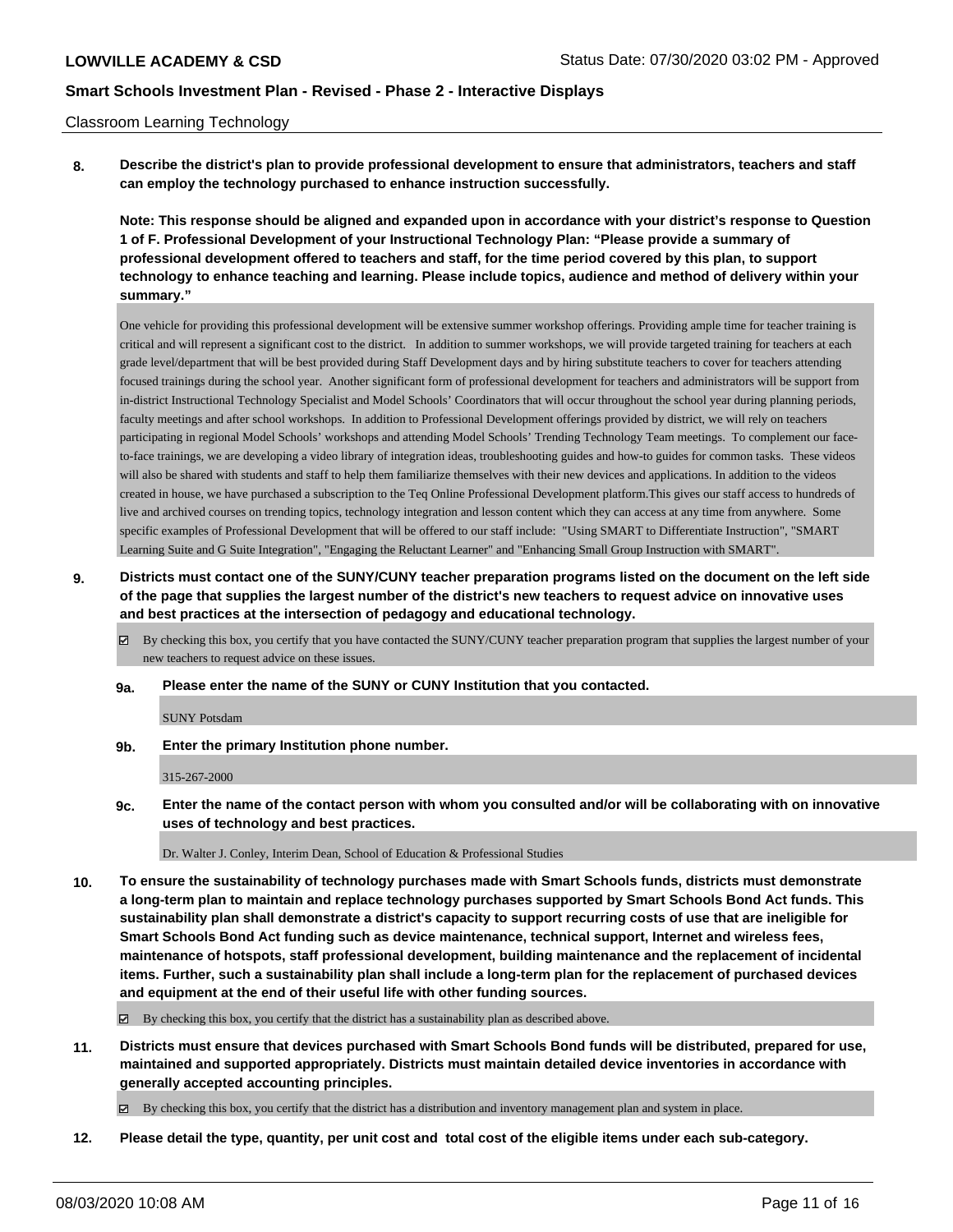Classroom Learning Technology

| Select the allowable expenditure<br>type.<br>Repeat to add another item under<br>each type. | Item to be Purchased                                                                         | Quantity     | Cost per Item | <b>Total Cost</b> |
|---------------------------------------------------------------------------------------------|----------------------------------------------------------------------------------------------|--------------|---------------|-------------------|
| Interactive Whiteboards                                                                     | <b>SMART Board 6075 interactive flat</b><br>panel with iQ and SMART Learning<br><b>Suite</b> | 117          | 4,749.00      | 555,633.00        |
| Interactive Whiteboards                                                                     | Rail system and mount for Interactive<br><b>Flat Panel</b>                                   | 58           | 450.00        | 26,100.00         |
| Interactive Whiteboards                                                                     | <b>iRover2</b> for Interactive Flat Panels<br>(Mount included)                               | 8            | 1.355.00      | 10,840.00         |
| Interactive Whiteboards                                                                     | SMART Board 6065 interactive flat<br>panel with iQ and SMART Learning<br>Suite               | 14           | 3,999.00      | 55,986.00         |
| <b>Other Costs</b>                                                                          | 8 Ft Raceway for Cable Management                                                            | 140          | 25.00         | 3,500.00          |
| <b>Other Costs</b>                                                                          | <b>Universal Sound Bar Bracket</b>                                                           | 9            | 40.00         | 360.00            |
| Interactive Whiteboards                                                                     | Large Fusion Micro-Adjustable Fixed<br><b>Wall Display Mount</b>                             | 41           | 249.00        | 10,209.00         |
| <b>Other Costs</b>                                                                          | Audio Enhancement BEAM PAL - XD<br>Classroom Audio Bar w/2 mics                              | 9            | 1,490.00      | 13,410.00         |
| Interactive Whiteboards                                                                     | Conen Motorized Height Adjustable<br>Wall Mount-Rail Style Mount                             | 24           | 1,115.00      | 26,760.00         |
| <b>Other Costs</b>                                                                          | TruLink HDMI over Cat5 Box Receiver                                                          | $\mathbf{1}$ | 239.00        | 239.00            |
| <b>Other Costs</b>                                                                          | TruLink HDMI over Cat5 Box<br>Transmitter                                                    | $\mathbf 1$  | 290.00        | 290.00            |
| <b>Other Costs</b>                                                                          | <b>SMART Document Camera 550</b>                                                             | 118          | 699.00        | 82,482.00         |
|                                                                                             |                                                                                              | 540          | 14.700.00     | 785,809           |

# **13. Final 2014-15 BEDS Enrollment to calculate Nonpublic Sharing Requirement (no changes allowed.)**

|              | l Public Enrollment | Nonpublic Enrollment | l Total Enrollment | Nonpublic<br>l Percentage |
|--------------|---------------------|----------------------|--------------------|---------------------------|
| l Enrollment | 1,325               |                      | 1,325.00           | $\overline{0.00}$         |

## **14. If you are submitting an allocation for Classroom Learning Technology complete this table.**

|                         | Public School Sub-Allocation | <b>Estimated Nonpublic Loan</b><br>Amount<br>(Based on Percentage Above) | <b>Estimated Total Public and</b><br>Nonpublic Sub-Allocation |
|-------------------------|------------------------------|--------------------------------------------------------------------------|---------------------------------------------------------------|
| Interactive Whiteboards | 685,528.00                   | 0.00                                                                     | 685,528.00                                                    |
| Computer Servers        | 0.00                         | 0.00                                                                     | 0.00                                                          |
| Desktop Computers       | 0.00                         | 0.00                                                                     | 0.00                                                          |
| Laptop Computers        | 0.00                         | 0.00                                                                     | 0.00                                                          |
| <b>Tablet Computers</b> | 0.00                         | 0.00                                                                     | 0.00                                                          |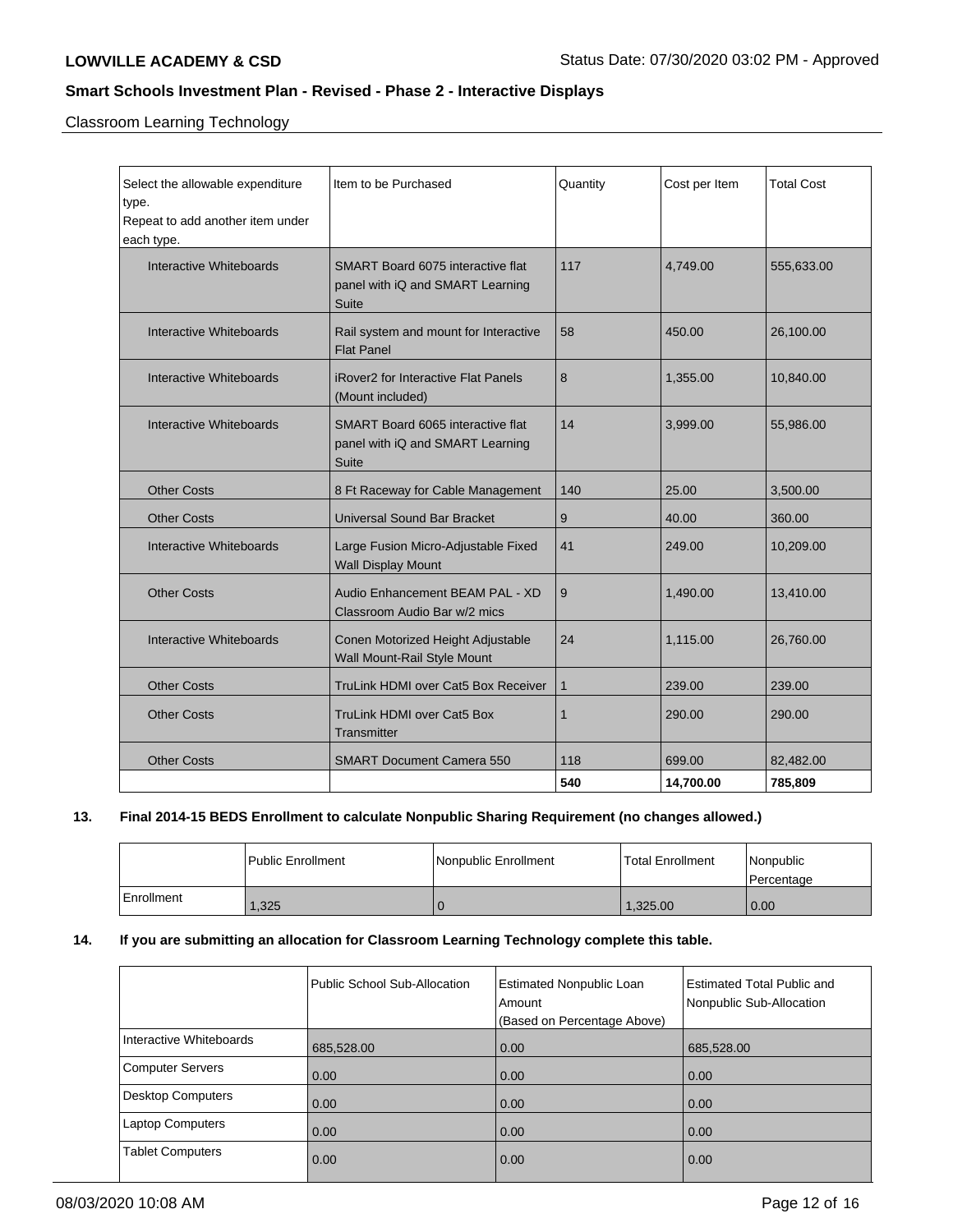Classroom Learning Technology

|             | Public School Sub-Allocation | Estimated Nonpublic Loan<br>l Amount<br>(Based on Percentage Above) | Estimated Total Public and<br>Nonpublic Sub-Allocation |
|-------------|------------------------------|---------------------------------------------------------------------|--------------------------------------------------------|
| Other Costs | 100,281.00                   | 0.00                                                                | 100,281.00                                             |
| Totals:     | 785,809.00                   | 0                                                                   | 785.809                                                |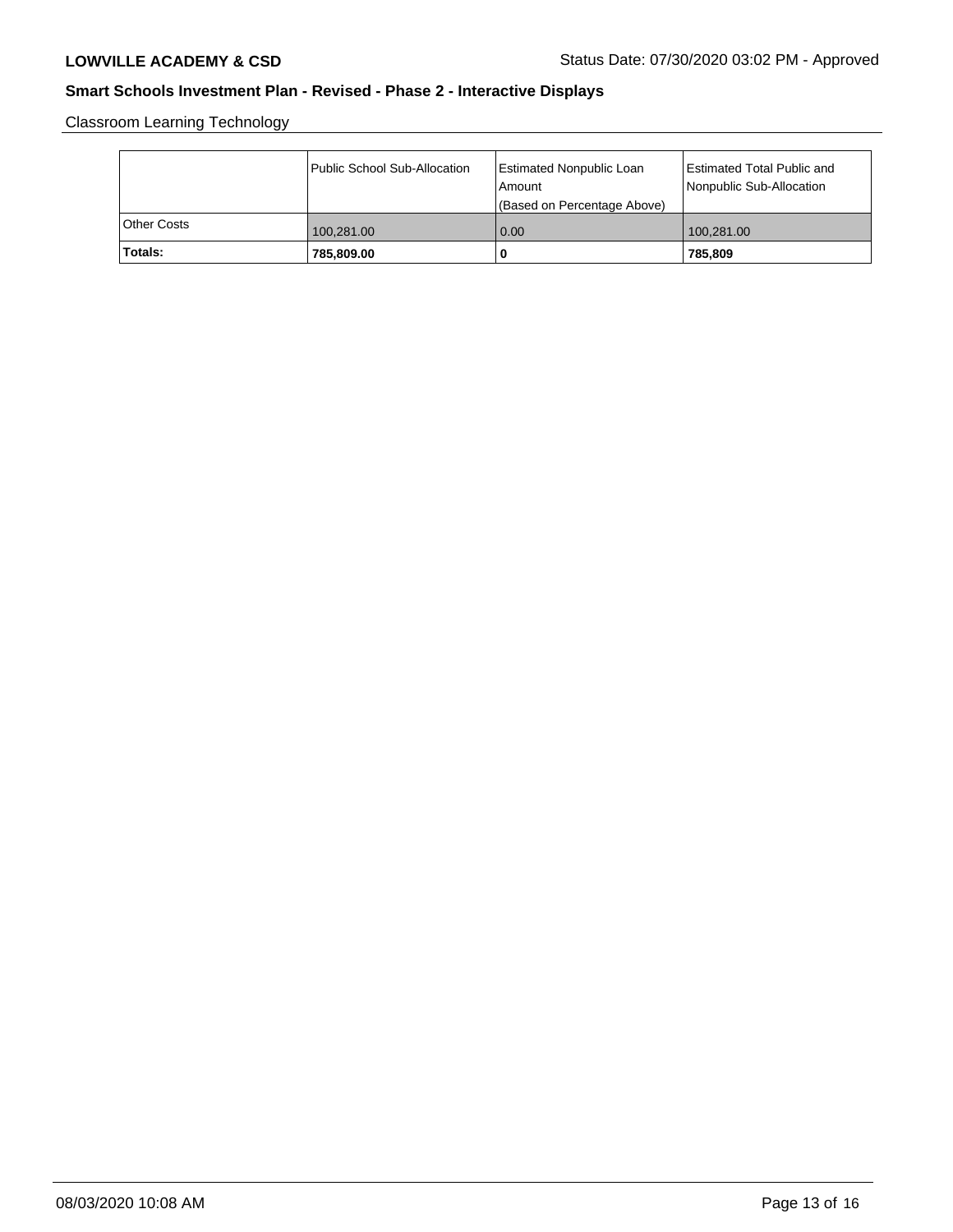#### Pre-Kindergarten Classrooms

**1. Provide information regarding how and where the district is currently serving pre-kindergarten students and justify the need for additional space with enrollment projections over 3 years.**

(No Response)

- **2. Describe the district's plan to construct, enhance or modernize education facilities to accommodate prekindergarten programs. Such plans must include:**
	- **Specific descriptions of what the district intends to do to each space;**
	- **An affirmation that new pre-kindergarten classrooms will contain a minimum of 900 square feet per classroom;**
	- **The number of classrooms involved;**
	- **The approximate construction costs per classroom; and**
	- **Confirmation that the space is district-owned or has a long-term lease that exceeds the probable useful life of the improvements.**

(No Response)

**3. Smart Schools Bond Act funds may only be used for capital construction costs. Describe the type and amount of additional funds that will be required to support ineligible ongoing costs (e.g. instruction, supplies) associated with any additional pre-kindergarten classrooms that the district plans to add.**

(No Response)

**4. All plans and specifications for the erection, repair, enlargement or remodeling of school buildings in any public school district in the State must be reviewed and approved by the Commissioner. Districts that plan capital projects using their Smart Schools Bond Act funds will undergo a Preliminary Review Process by the Office of Facilities Planning.**

**Please indicate on a separate row each project number given to you by the Office of Facilities Planning.**

| Project Number |  |
|----------------|--|
| (No Response)  |  |
|                |  |

**5. Please detail the type, quantity, per unit cost and total cost of the eligible items under each sub-category.**

| Select the allowable expenditure | Item to be purchased | Quantity      | Cost per Item | <b>Total Cost</b> |
|----------------------------------|----------------------|---------------|---------------|-------------------|
| type.                            |                      |               |               |                   |
| Repeat to add another item under |                      |               |               |                   |
| each type.                       |                      |               |               |                   |
| (No Response)                    | (No Response)        | (No Response) | (No Response) | 0.00              |
|                                  |                      | υ             | 0.00          |                   |

**6. If you have made an allocation for Pre-Kindergarten Classrooms, complete this table. Note that the calculated Total at the bottom of the table must equal the Total allocation for this category that you entered in the SSIP Overview overall budget.**

|                                          | Sub-Allocation |
|------------------------------------------|----------------|
| Construct Pre-K Classrooms               | (No Response)  |
| Enhance/Modernize Educational Facilities | (No Response)  |
| <b>Other Costs</b>                       | (No Response)  |
| Totals:                                  | 0.00           |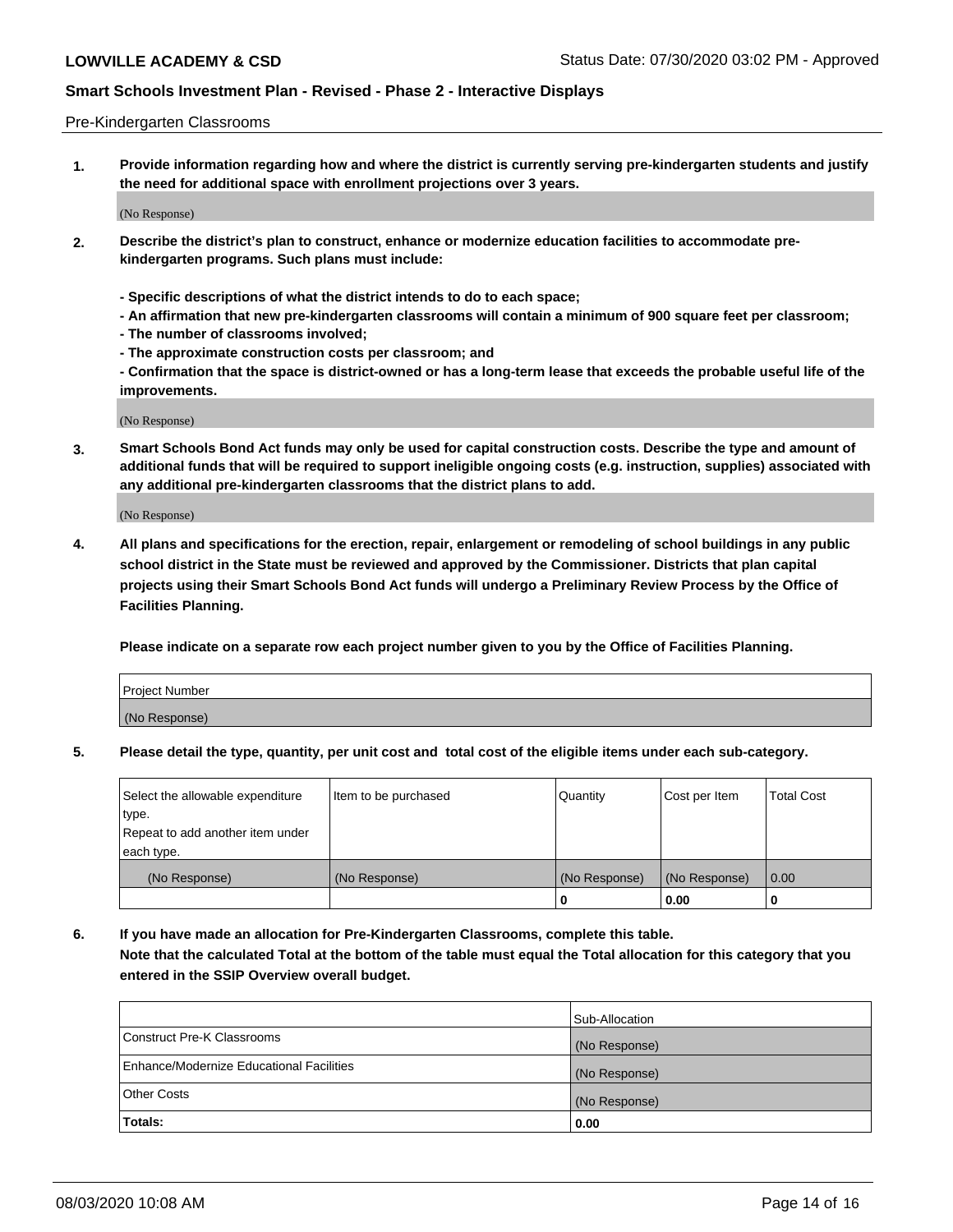Replace Transportable Classrooms

**1. Describe the district's plan to construct, enhance or modernize education facilities to provide high-quality instructional space by replacing transportable classrooms.**

(No Response)

**2. All plans and specifications for the erection, repair, enlargement or remodeling of school buildings in any public school district in the State must be reviewed and approved by the Commissioner. Districts that plan capital projects using their Smart Schools Bond Act funds will undergo a Preliminary Review Process by the Office of Facilities Planning.**

**Please indicate on a separate row each project number given to you by the Office of Facilities Planning.**

| Project Number |  |
|----------------|--|
|                |  |
| (No Response)  |  |

**3. For large projects that seek to blend Smart Schools Bond Act dollars with other funds, please note that Smart Schools Bond Act funds can be allocated on a pro rata basis depending on the number of new classrooms built that directly replace transportable classroom units.**

**If a district seeks to blend Smart Schools Bond Act dollars with other funds describe below what other funds are being used and what portion of the money will be Smart Schools Bond Act funds.**

(No Response)

**4. Please detail the type, quantity, per unit cost and total cost of the eligible items under each sub-category.**

| Select the allowable expenditure | Item to be purchased | Quantity      | Cost per Item | Total Cost |
|----------------------------------|----------------------|---------------|---------------|------------|
| ∣type.                           |                      |               |               |            |
| Repeat to add another item under |                      |               |               |            |
| each type.                       |                      |               |               |            |
| (No Response)                    | (No Response)        | (No Response) | (No Response) | 0.00       |
|                                  |                      | u             | 0.00          |            |

**5. If you have made an allocation for Replace Transportable Classrooms, complete this table. Note that the calculated Total at the bottom of the table must equal the Total allocation for this category that you entered in the SSIP Overview overall budget.**

|                                                | Sub-Allocation |
|------------------------------------------------|----------------|
| Construct New Instructional Space              | (No Response)  |
| Enhance/Modernize Existing Instructional Space | (No Response)  |
| Other Costs                                    | (No Response)  |
| Totals:                                        | 0.00           |